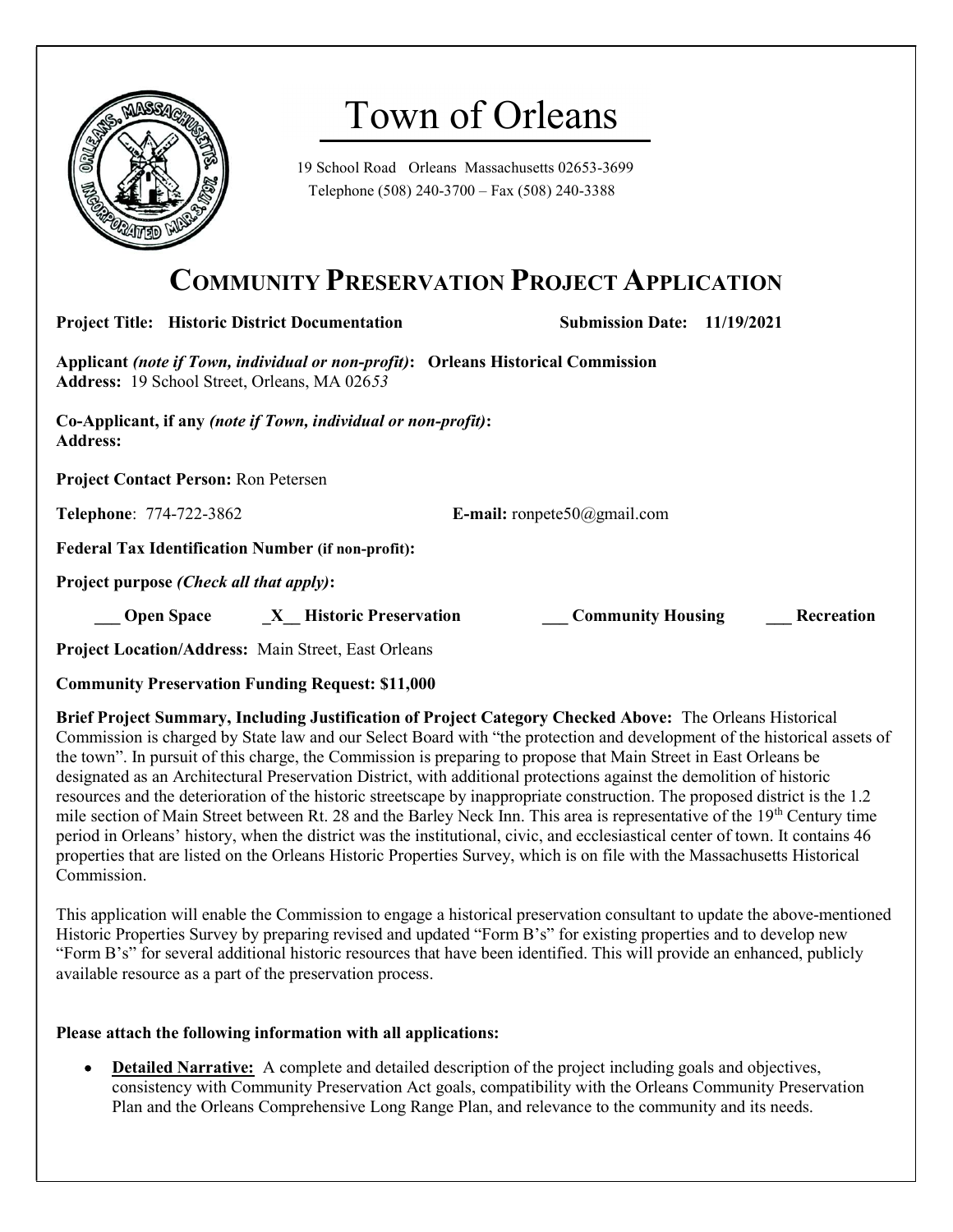- Action Plan and Timeline: Note the estimated dates for project commencement and completion and list (with an explanation) all action and steps that will be required for project completion, including any legal requirements or any impediments to implementation.
- Financial Data: Provide financial information for the project including total cost, additional revenue sources (public, private, in-kind, volunteer time and services), basis for the fiscal estimates and any other fiscal details currently available. Applicants are encouraged to submit more than one quotation from potential contractors.

# GUIDELINES FOR PROJECT SUBMISSION

Please submit one paper copy of the application materials to the Community Preservation Committee, c/o Town Administrator, Town of Orleans, 19 School Road, Orleans, MA 02653 by Nov. 22, 2021. Applicants must also email complete applications in PDF to Jennifer Fountain, Administrative Assistant, at genuinejenfountain@gmail.com. A single PDF file which appends materials described in item 3 to the application form is preferred.

- 1. Applications must be received by Monday, November 22 to be considered for recommendation at the Annual Town Meeting.
- 2. Funds will be available on July  $1<sup>st</sup>$  following the Annual Town Meeting.
- 3. Applicants may include any maps, diagrams, and/or photographs pertaining to the project. Letters of Support for the project from community organizations or other sources may also be submitted.
- 4. The Community Preservation Committee may require additional (or more detailed) information or further clarification to a submitted application.
- 5. Prior to submission of funding applications, applicants should review the Community Preservation Act (MGL, Chapter 44B, through the Community Preservation Coalition Web site), the Orleans Community Preservation Plan and the Orleans Community Preservation Bylaw, copies of which are available on the Town Web site at https://www.town.orleans.ma.us/community-preservation-committee. Nonprofit organizations applying for historic preservation funds for historic structures should obtain a sample copy of an acceptable historic preservation deed restriction (available from the Town Administrator's office) since this type of document will be required. Applicants other than the Town of Orleans should also obtain a sample copy of the Agreement with the Town of Orleans that all successful nonprofit applicants will be required to sign. Please contact the Administrative Assistant by email with any questions.
- 6. Eligible projects must address one or more of the uses outlined in the Community Preservation Act, Sections 2 and 5 (2), as follows:

### **Open Space**

Acquisition, creation and preservation of land to protect existing water supply/aquifer areas, agricultural and forest land, coastal lands, frontage to inland water bodies, wildlife habitat, nature preserves and scenic vistas.

### Community Housing

Acquisition, creation, preservation and support of community housing defined as housing for low and moderate income individuals and families, including low and moderate income senior housing. The Community Preservation Committee is required to recommend, wherever possible, the reuse of existing buildings or construction of new buildings on previously developed sites.

#### Historic Preservation

Acquisition, restoration, rehabilitation and restoration of historic structures and landscapes that have been determined by the local historic preservation commission to be significant in the history, archeology, architecture or culture of the Town or that are listed on the State Register of Historic Places.

### Recreation